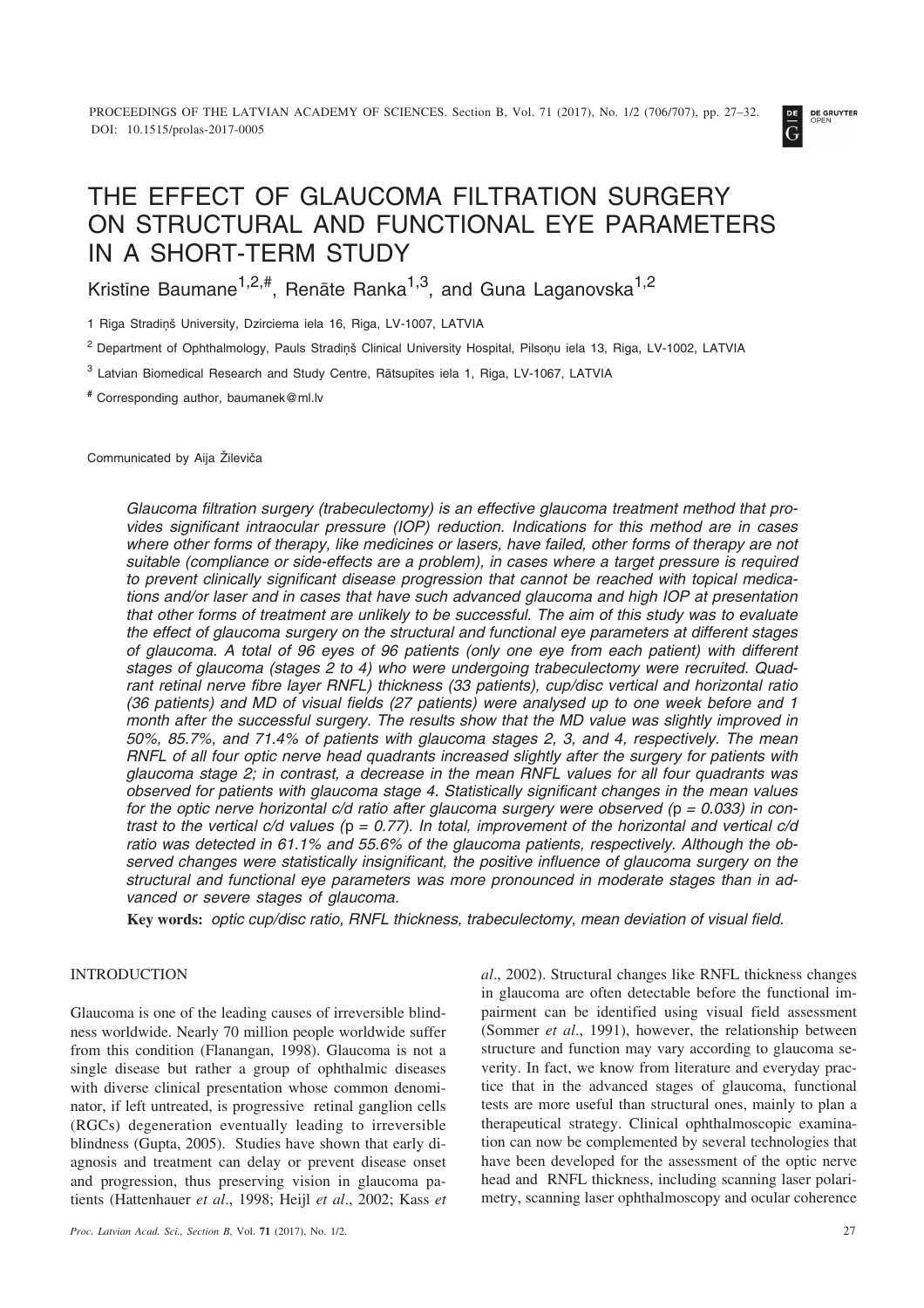tomography, which provide images that can be stored and used to track disease progression in individual patients. It has been undoubtedly shown that IOP plays a role in the development of glaucomatous damage and that IOP reduction is therapeutically beneficial in glaucoma. Elevated IOP is regarded as the main risk for glaucomatous optic neuropathy, and numerous treatment modalities have been proposed and used to lower IOP (Grieshaber *et al*., 2007), including medications, laser treatment and glaucoma surgery. The goal of glaucoma filtration surgery (trabeculectomy) is the same as the goal of medical therapy and laser therapy: to prevent the degradation of visual function by halting the progressive damage to the optic disc caused by either increasing outflow facility or decreasing aqueous production. In most cases, conventional surgical intervention is generally considered when medical and laser therapies fail to achieve the target IOP for a given patient; however, there is evidence that the filtration surgery may be insufficiently effective in advanced stages of glaucoma due to evidence of other risk factors than IOP (Gupta, 2005). We know that progressive RGCs loss continues despite low IOP.

Although the positive impact of the glaucoma filtration surgery on IOP is generally accepted (Anonymous, 2017), the influence of this manipulation on the structural and functional parameters of the eye is still not clear. There are several studies that evaluated long-term results after trabeculectomy (Aydin *et al*., 2003; Chang *et al*., 2007; Rebolleda *et al*., 2007). Raghu and colleagues showed that RNFL thickness increases and cup area decreases for a transient period after glaucoma surgery but reverts back to preoperative values within three months (Raghu *et al*., 2012). Bertrand with co-authors confirmed in retrospective study that progression of visual field changes continues after trabeculectomy, albeit at a slower rate (Bertrand *et al*., 2014). Kotecha with colleques concluded that approximately one-third of eyes continued to show progression of glaucoma at five years after trabeculectomy (Kotecha *et al*., 2009). However, the effect of surgery in different glaucoma stages has not been studied widely. In a previous study (Shiota *et al*., 2006) glaucoma stages divided in subgroups based on the MD index of visual fields. We used this approach. The aim of this study was to evaluate the short-term effect of glaucoma filtration surgery on structural and functional eye parameters in different stages of glaucoma.

# MATERIALS AND METHODS

In this study, patients with scheduled glaucoma surgery in Pauls Stradiòð Clinical University Hospital, Department of Ophthalmology were enrolled. In total, 96 operated eyes of 96 patients were included in the study: only one eye per patient was operated to exclude infection risk. Surgery was scheduled due to glaucoma progression and inadequate reduction of IOP by medications. Patients  $> 18$  years of age whose IOP was  $> 30$  mmHg were enrolled. Additional inclusion criteria of patients were the absence of severe intraoperative or postoperative complications and postoperative IOP less than 18 mm Hg. All patients provided signed

consent to participation, and the study was approved by the local ethical committee. The study was conducted in accordance with the Helsinki Declaration.

All patients who met the inclusion criteria and approved their participation in this study were assigned into three groups based on the data available and reliability indices of obtained measurements to analyse the main structural and functional eye (indices) parameters: mean deviation of visual field (MD), RNFL thickness and optic nerve cup/disc ratio (c/d ratio). All parameters were measured up to one week before surgery and one month (30–40 days) after completely successful surgery (post-operation IOP for all patients was  $\leq 18$  mmHg without medications). IOP data were obtained in the sitting position by the same physician using a Goldmann applanation tonometer.

For MD measurements, 27 patients (8 females and 19 males, mean age  $67 \pm 10$ ) were involved. MD, the mean difference between the normal sensitivity (corrected for age) and the retinal sensitivity for the subject calculated from all the points tested, was measured by standard automated perimetry (SAP) using a threshold strategy with double bracketing and was performed on an "OCULUS Centerfield" perimeter (OCULUS Optikgeräte GmbH, Germany). Data were analysed by the full-threshold programme 30-2; SITA (Swedish Interactive Thresholds Algorithm) standard 30-2 strategy. All subjects had good visual acuity, were experienced with perimetry and were free of significant cataracts or pupillary miosis. For all included patients, at least five reliable central visual field results were obtained before the study. From analysis were excluded eyes with unreliable visual fields (defined as false negative 33%, false positive 33%, and fixation losses 20%). The categorisation into three subgroups of glaucoma was performed by Hodapp's classification based on the MD index of visual fields (Hodapp *et al*., 1993). In our study stage 2 was defined as early glaucoma with visual field MD index  $\leq$  6dB, stage 3 as moderate glaucoma with MD 6-12 dB and stage 3 severe glaucoma with MD worse than 12 dB (positive ranges for the used device).

For RNFL and for c/d ratio measurements, 33 patients (11 females and 22 males, mean age  $68 \pm 8$ ) and 36 patients (13) females and 23 males, mean age  $68 \pm 8$ ) were involved, respectively. Optical coherence tomography (OCT) was used to assess the structural properties of optic nerve (vertical and horizontal c/d ratio) and RNFL thickness. RNFL thickness was measured in four quadrants of the optic nerve head (superior, inferior, nasal, and temporal) using the Zeiss Optical Coherence Tomographer Stratus OCT version 4.0.5 (Carl Zeiss Meditec Ophthalmic Systems Inc., Dublin, CA, USA). All scans were obtained by the same experienced operator. Patients were examined after pupillary dilatation to a minimum 5 mm. The imaging lens was positioned 1 cm from the eye and was adjusted independently until the retina was in focus. The OCT images were analysed using the built-in Stratus OCT Stratus version 4.0.5.; Carl Zeiss Meditec) software. The RNFL thickness was determined at 256 points around a set diameter (3.4 mm) in the centre of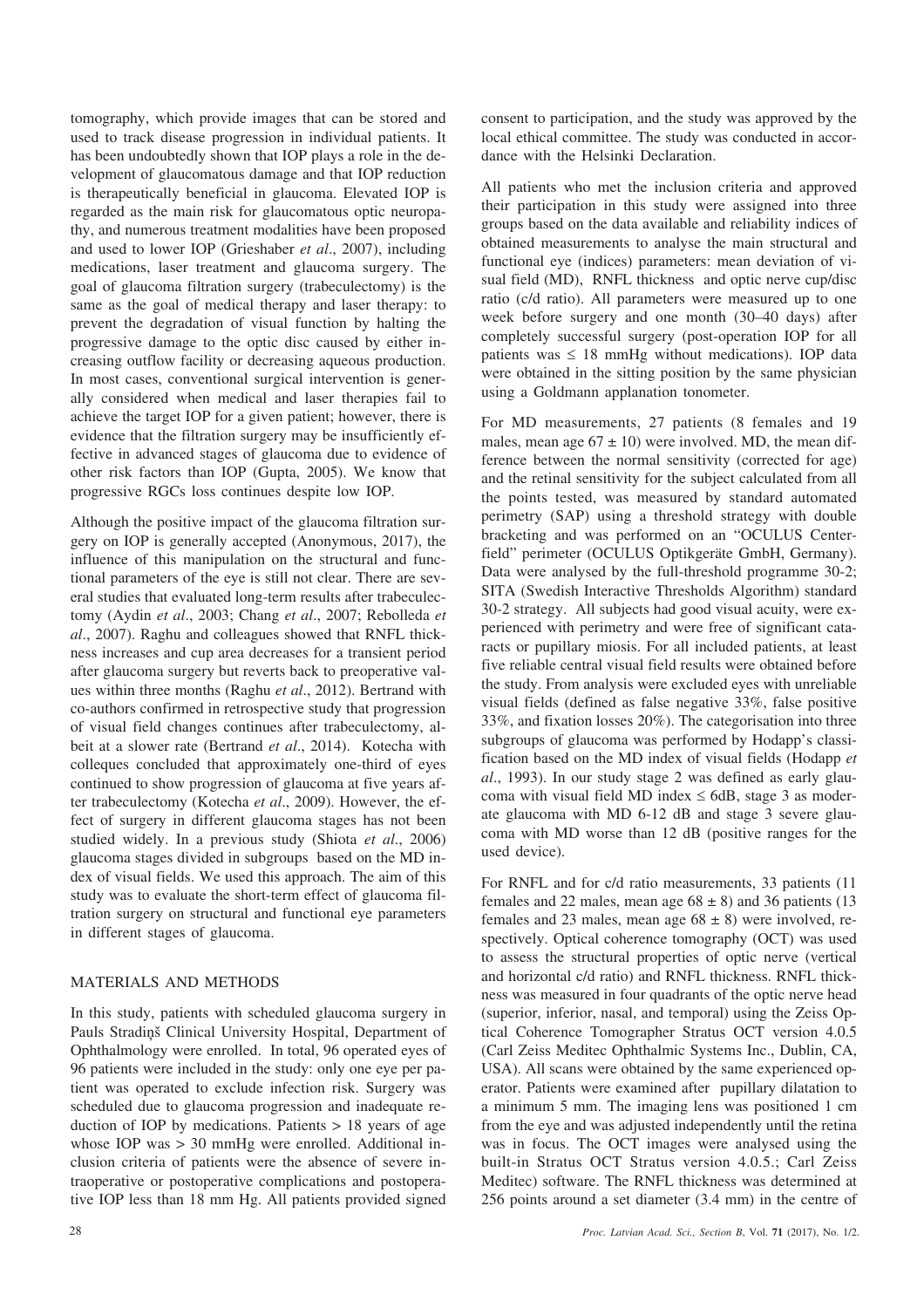the optic disc three times during a single scan; the Fast RNFL programme was used. These values were averaged to yield 12 clock hour thicknesses, four-quadrant thickness and a global average RNFL thickness measurement (360 degree measure). These values were compared against a normative database of age-matched control subjects to derive percentile values. The four percentile values included in the OCT software were the top  $5<sup>th</sup>$  percentile, top 95 percentile, bottom 5<sup>th</sup> percentile, and bottom percentile. Vertical and horizontal c/d ratio was obtained with the same device, using fast optic nerve programme. Accuracy of measurement using the OCT method is 8–10 micrometres.

All glaucoma filtration surgeries were trabeculectomies with a fornix-based conjunctival flap using mitomicin C as an antifibrotic agent. All surgeries were performed by the same surgeon, using the same surgical technique. Preoperative preparation of patients was performed with the topical anaesthetic Proxyimetacainum 0.5% and a sub-tenon block using Sol. Lidocaine 2% mixed with Sol. Bupivacaine 0.5% 50:50. A partial-thickness corneal traction suture with 7-0 silk was used for eye stabilisation. A fornix-based conjunctival flap was dissected. The sclera was exposed, and haemostasis was achieved by wet-field cautery of the episcleral area before creating the scleral flap. Mitomicin C (MMC) 0.4% on 3–4 pieces of sponge was used as an adjuvant to cover a broad area of the superior episclera for 2 minutes. Then the sponges were removed, and residual MMC was washed away with 20–30 ml of balanced salt solution. A partial-thickness scleral flap (4 mm base and 4 mm height) was created, and MMC 0.4% was applied for 1 min under the scleral flap. The residual MMC was again washed away with 20–30 ml of balanced salt solution. Paracentesis through the temporal clear cornea was performed. A sclerostomy (2–2.5 mm) was performed, and peripheral iridectomy was performed using forceps through the sclerostomy. The scleral flap was sutured with 2–4 interrupted 10-0 nylon sutures at the sides of the flap. The conjunctiva and tenons were closed using 10-0 vicryl sutures. The corneal traction suture was removed. The anterior chamber was reinflated with balanced salt solution, and the elevation of the bleb was checked. To check for leaks, 2% fluorescein solution was used over the bleb surface.

All statistical analyses were performed using GraphPad Software (GraphPad Software Inc., USA). The paired *t* test was employed to determine the two-tailed *p* value, and a two-tailed *p* value less than or equal to 0.05 was considered significant.

# RESULTS

In this study, three different structural and functional eye parameters were analysed in patients with stage 2 (early) glaucoma, stage 3 (moderate) glaucoma, and stage 4 (severe) glaucoma: MD, RNFL, and c/d ratio. After the surgery, all involved patients had satisfying glaucoma surgery results: one month after surgery mean IOP was 12.3 mm Hg, no significant complications after surgery developed.

First, changes in MD were evaluated in 27 glaucoma patients by comparing the MD values before and after the surgery. The MD value was slightly improved in 50.0% (3 of 6), 85.7% (6 of 7) and 71.4% (10 of 14 of patients with glaucoma stages 2, 3, and 4, respectively (Table 1). However, these changes were not statistically significant. In total, a slight reduction in MD of the visual field after surgery was observed in 70.4% (19 of 27) of glaucoma patients ( $p =$ 0.0916).

Changes in retinal nerve fibre thickness (RNFL) after glaucoma surgery were evaluated by OCT in 33 patients. Patients were measured with the peripapillary Fast RNFL program described above. Measurements were performed for all four quadrants of the optic nerve head: superior, inferior, nasal, and temporal (Table 2).

The data showed that the mean RNFL of all four optic nerve head quadrants increased slightly after surgery for patients with glaucoma stage 2 (9 eyes); the most pronounced change was for the nasal segment (mean difference = 14.4,  $p = 0.148$ ). In patients with glaucoma stage 3 (17 eyes), the mean RNFL of the superior, inferior and temporal quadrants after the surgery showed a slight increase; in contrast, a decrease in the mean thickness for the nasal quadrant was observed (Table 2). Unfortunately, a decrease in the mean RNFL values for all four quadrants was observed for patients with glaucoma stage 4 (7 eyes). However, these findings, as for the stage 2 and 3 data, were not statistically significant (Table 2).

Next, the optic nerve c/d ratio was analysed in thirty-six patients with different stages of glaucoma (Table 3). Changes in the optic nerve c/d ratio after glaucoma surgery were ana-

Table 1

|  |  |  | MEAN DEVIATION (MD) OF VISUAL FIELD AFTER GLAUCOMA SURGERY |  |
|--|--|--|------------------------------------------------------------|--|
|  |  |  |                                                            |  |

| Glaucoma           |         | n of eves                   | Mean MD $(dB) \pm SD$ |                  |         |           |  |  |  |
|--------------------|---------|-----------------------------|-----------------------|------------------|---------|-----------|--|--|--|
| stage              | Total n | $n$ (%) with<br>improvement | Pre-op                | Post-op          | m.d.    | $p$ value |  |  |  |
| $\mathcal{L}$<br>∠ | 6       | 3(50.0)                     | $3.72 \pm 2.08$       | $4.19 \pm 4.22$  | $-0.47$ | 0.7865    |  |  |  |
| 3                  |         | 6(85.7)                     | $9.34 \pm 1.8$        | $8.46 \pm 2.36$  | 0.89    | 0.1341    |  |  |  |
| 4                  | 14      | 10(71.4)                    | $14.82 \pm 0.29$      | $13.24 \pm 2.75$ | 1.58    | 0.0482    |  |  |  |
| All stages         | 27      | 19(70.4)                    | $10.93 \pm 4.79$      | $9.99 \pm 4.75$  | 0.94    | 0.0916    |  |  |  |

SD, Standard deviation; Pre-op, before surgery; Post-op, after surgery; m.d., mean difference between two means.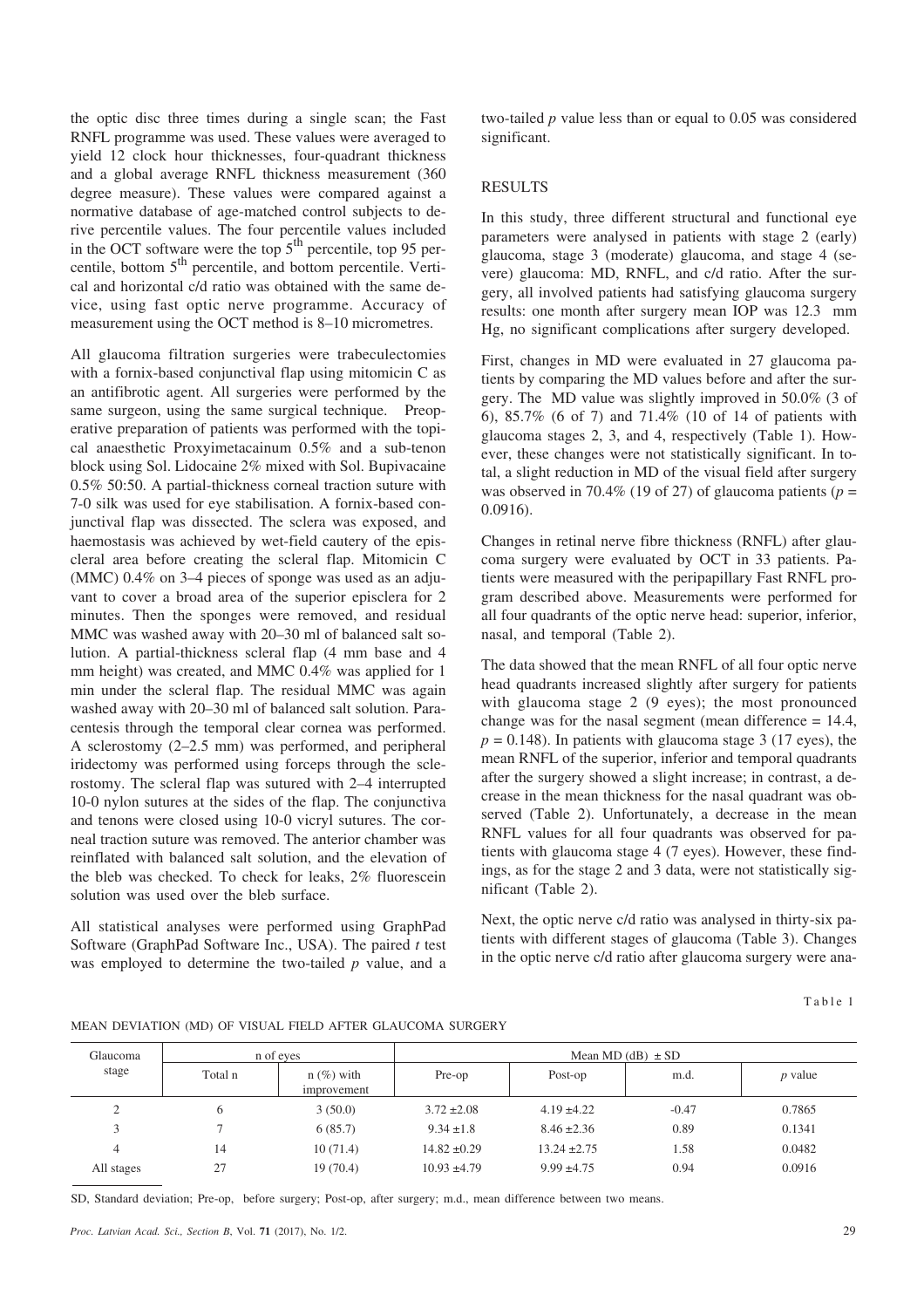Table 3

RETINAL NERVE FIBRE THICKNESS (RNFL) AFTER GLAUCOMA SURGERY

| Glau-<br>coma<br>stage | Total n<br>of eyes |                    |                    |               |       |                       | Mean RNFL thickness $(\mu m) \pm SD$ |         |       |                    |                               |        |       |                        |                                   |        |                |
|------------------------|--------------------|--------------------|--------------------|---------------|-------|-----------------------|--------------------------------------|---------|-------|--------------------|-------------------------------|--------|-------|------------------------|-----------------------------------|--------|----------------|
|                        |                    | RNFL superior      |                    | RNFL inferior |       |                       | RNFL temporal                        |         |       | RNFL nasal         |                               |        |       |                        |                                   |        |                |
|                        |                    |                    | Pre-op   Post-op   | m.d.          |       |                       | $ p$ value   Pre-op   Post-op        | m.d.    |       |                    | $ p$ value   Pre-op   Post-op | m.d.   |       |                        | $ p \text{ value}$ Pre-op Post-op | m.d.   | <i>p</i> value |
| 2                      | 9                  | $76.8 \pm$<br>26.3 | $85.4 \pm$<br>28.6 | 8.7           | 0.094 | 70.1<br>$+$<br>27.8   | $75.0 \pm$<br>36.8                   | 4.9     | 0.478 | $54.7 \pm$<br>21.4 | $61.3 \pm$<br>23.2            | 6.7    | 0.294 | $45.0 \pm$<br>20.0     | $59.4 \pm$<br>15.8                | 14.4   | 0.148          |
| 3                      | 17                 | $45.8 \pm$<br>25.6 | $52.9 +$<br>28.2   | 7.1           | 0.297 | 54.1<br>$\pm$<br>27.8 | $56.1 \pm$<br>20.2                   | 2.1     | 0.76  | $30.2 \pm$<br>15.6 | $40.9 \pm$<br>20.0            | 10.7   | 0.085 | 47.1<br>$\pm$<br>21.1  | $43.1 \pm$<br>21.6                | $-4.0$ | 0.496          |
| 4                      | 7                  | $49.4 \pm$<br>16.5 | $48.3 \pm$<br>14.7 | $-1.1$        | 0.837 | $50.0 \pm 1$<br>11.9  | $36.0 \pm$<br>22.0                   | $-14.0$ | 0.094 | $36.0 \pm$<br>9.3  | $29.3 +$<br>6.9               | $-6.7$ | 0.142 | $49.7 \pm$<br>11.1     | $41.3 +$<br>18.2                  | $-8.4$ | 0.416          |
| A11<br>stages          | 33                 | $55.0 \pm$<br>27.2 | $60.8 \pm$<br>29.7 | 5.8           | 0.134 | $57.6 \pm$<br>25.9    | $57.0 \pm$<br>28.7                   | $-0.6$  | 0.892 | $38.1 \pm$<br>19.1 | $44.0 \pm$<br>21.9            | 5.9    | 0.114 | 47.1<br>$^{+}$<br>18.7 | $47.2 \pm$<br>20.4                | (0.1)  | 0.984          |

SD, Standard deviation; Pre-op, before surgery; Post-op, after surgery; m.d., mean difference between two means.

OPTIC NERVE CUP/DISC (C/D) RATIO AFTER GLAUCOMA SURGERY

| Glaucoma<br>stage | n of<br>patients |                  |                 | Horizontal c/d ratio |                |                          | Vertical c/d ratio |                 |                     |                |                          |  |
|-------------------|------------------|------------------|-----------------|----------------------|----------------|--------------------------|--------------------|-----------------|---------------------|----------------|--------------------------|--|
|                   |                  | Pre-op           | Post-op         | Average<br>decrease  | <i>p</i> value | $n$ (%) with<br>decrease | Pre-op             | Post-op         | Average<br>decrease | <i>p</i> value | $n$ (%) with<br>decrease |  |
|                   |                  | $0.634 \pm 0.19$ | $0.58 \pm 0.2$  | 0.05                 | 0.09           | 7(77.8)                  | $0.67 \pm 0.18$    | $0.67 \pm 0.17$ | 0.001               | 0.97           | 5(55.6)                  |  |
|                   | 19               | $0.90 \pm 0.06$  | $0.89 \pm 0.12$ | 0.02                 | 0.40           | 9(47.4)                  | $0.88 \pm 0.8$     | $0.88 \pm 0.06$ | 0.001               | 0.98           | 12(63.2)                 |  |
| 4                 |                  | $0.94 \pm 0.04$  | $0.87 \pm 0.18$ | 0.07                 | 0.24           | 6(75.0)                  | $0.91 \pm 0.06$    | $0.93 \pm 0.05$ | $-0.02$             | 0.43           | 3(37.5)                  |  |
| All stages        | 36               | $0.84 \pm 0.16$  | $0.81 \pm 0.2$  | 0.04                 | 0.03           | 22(61.1)                 | $0.84 \pm 0.15$    | $0.84 \pm 0.14$ | $-0.004$            | 0.77           | 20(55.6)                 |  |

Pre-op, before surgery; Post-op, after surgery.

lysed in all patients. Both the horizontal and vertical c/d ratio were measured, and any decrease was considered an improvement. In total, improvement of the horizontal and vertical c/d ratio was detected in 61.1% and 55.6% of the glaucoma patients, respectively. The average decrease was 0.04 for the horizontal c/d ratio and -0.004 for the vertical c/d ratio (Table 3). Improvement of c/d ratio after glaucoma surgery was observed in 31 of 36 patients (86.1%). Importantly, the proportion of patients with improvement in the c/d ratio did not statistically differ among all three glaucoma stages studied (*p >* 0.05). However, statistically significant changes in the mean values for the optic nerve horizontal c/d ratio after glaucoma surgery were observed (*p* = 0.033), in contrast to the vertical c/d values ( $p = 0.77$ ) (Table 3).

## DISCUSSION

Glaucoma is now widely accepted to be a progressive optic neuropathy (Weinreb *et al*., 2004) and has been characterised as a continuum involving structural and functional changes throughout the course of chronic disease (Weinreb *et al*., 2004); untreated, the condition eventually leads to irreversible blindness. Glaucoma trials provide conclusive evidence confirming that reduction in IOP lowers the risk of progression of optic neuropathy. Each higher (or lower) millimetre of mercury of IOP on follow-up was associated with an approximate 10% increase (or decrease) in risk of progression (Leske *et al*., 2003). The goal of glaucoma filtration surgery, which is the most common non-laser surgical procedure, is the same as the goal of medical therapy or laser therapy: to lower the IOP in affected patients and thus to stabilise vision and prevent any further loss of the visual field. Unfortunately, the surgery does not restore any visual field already lost (Lamping *et al*., 1986). However, some improvements in visual function and structural parameters have been observed (Aydin *et al*., 2003; Chang *et al*., 2007; Raghu *et al*., 2012). Raghu with colleagues noted shortterm fluctuations in RNFL thickness which temporarily increased but the values reverted to normal within three months. Reasons for growth of thickness could be explained as postoperative oedema. Examination of the optic disk, retinal nerve fibre layer, and visual function are essential both for disease staging within the continuum and for monitoring the rate of progression. However, little is known about possible changes in these parameters shortly after successful glaucoma surgery and effective IOP lowering. Thus, a possible improvement in structural and functional properties of the eye after the fornix-based conjunctival flap trabeculectomy was evaluated in this study. Evaluation of short-term changes in RNFL thickness, cup/disc ratio and MD of visual field postoperatively following glaucoma filtration surgery may improve management of glaucoma process. In case of worsening of parameters additional medical therapy must be added despite the low IOP.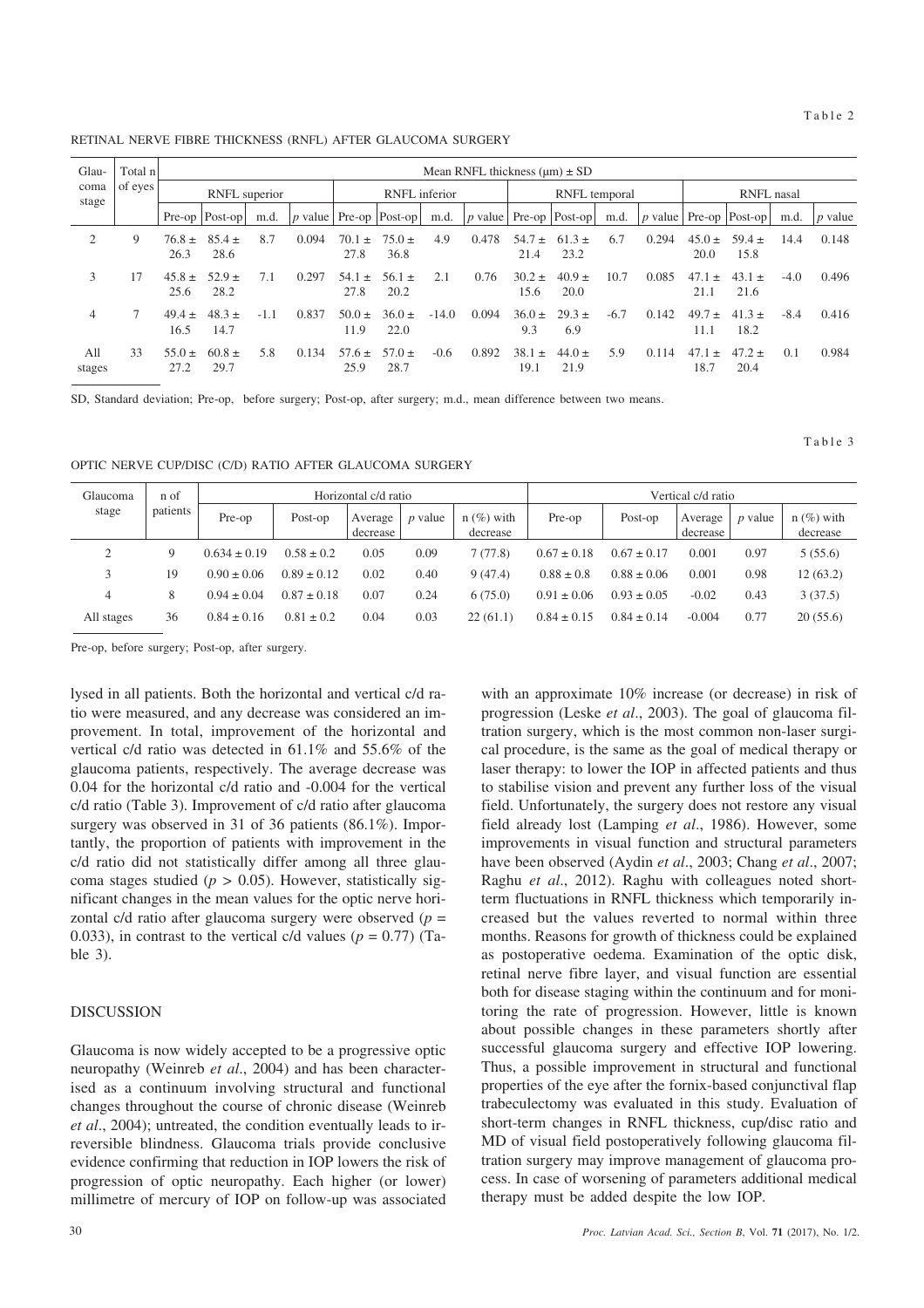The overall results of this study showed that glaucoma surgery was successful in all involved patients, and the IOPlowering effect was good: one month after the glaucoma operation, the mean IOP was 12.3 mm Hg. Apparent improvement in the MD of the visual field was observed in a large proportion of our patients: positive changes were documented in 19 of 27 patients (70.4%) one month after the surgery. There is a direct relationship between MD value and retinal ganglion cell loss (Bengtsson *et al*., 2008). Thus, although the observed changes were not statistically significant, it could nonetheless be assumed that the operation slowed the rate of disease progression and kept patients close to stability even in cases of moderate or advanced damage.

Conflicting results have been reported regarding improvement in the postoperative RNFL thickness. Several studies have reported a significant change in RNFL thickness following IOP reduction (Aydin *et al*., 2003; Sarkar *et al*., 2014). Similarly, the study of Chang *et al*. found a significant increase in RNFL, but with no correlation with IOP (Chang *et al*., 2007). The study of Raghu *et al*. showed a significant increase in average and inferior RNFL thickness only one week after surgery; the values reverted to preoperative values at three months postoperatively (Raghu *et al*., 2012). In contrast, the studies of Rebolleda *et al.* and Topouzis *et al*. did not find changes in any significant parameter 6 and 8 months after surgery (Rebolleda *et al.* 2007; Topouzis *et al*., 1999). Our study showed that the RNFL thickness of the optic nerve head increased slightly one month after the surgery, resulting in successful IOP reduction in patients with glaucoma stage 2 and 3; however, these changes were not statistically significant. No positive changes were observed in patients with severe disease.

Regarding possible changes in the c/d ratio after successful surgery, experimental studies have shown that reversal of cupping is more likely in the earlier stages of glaucoma (Shirakashi *et al*., 1991; Coleman *et al*., 1999). In this study, improvement in the horizontal and vertical c /d ratio was detected in 61.1% and 55.6% of glaucoma patients, respectively, one month after surgery. However, again, these changes were not statistically significant for either severe or moderate disease.

With the new studies, which all highlight the importance of pursuing aggressive IOP reduction, and considering that many people are living longer than ever before, many patients with glaucoma will undoubtedly be referred for surgical intervention. In some cases, glaucoma surgery is recommended earlier, for example, in patients with normaltension glaucoma, in patients who demonstrate a clear pattern of non-compliance, or in patients who will lose significant visual function unless immediate intervention is undertaken. This study provides evidence that glaucoma surgery not only results in lower IOP, which is crucial for the prevention of optic neuropathy progression, but also could slightly improve structural and functional eye parameters. Although statistically insignificant, some positive improvements were observed, mainly in patients with glaucoma

stages 2 and 3; in contrast, few if any patients with severe glaucoma (stage four) experienced noticeable changes after surgery. Thus, surgical intervention should be advised in all cases of insufficient IOP reduction, despite maximal medical therapy, and with confirmed functional loss as early as possible.

In conclusion, in cases of successful glaucoma surgery where the IOP-lowering effect is good, some improvement in structural and functional properties of the eye can be expected, especially in non-advanced stages of glaucoma stages.

#### REFERENCES

- Anonymous (2017). *Terminology and Guidelines for Glaucoma*. 4<sup>th</sup> edn. ISBN: 978-88-98320-05-9. Available at:
- http://www.eugs.org/eng/EGS\_guidelines.asp (accessed 22 February 2017).
- Aydin, A., Wollstein, G., Price, L. L., Fujimoto, J. G., Schuman, J. S. (2003). Optical coherence tomography assessment of retinal nerve fiber layer thickness changes after glaucoma surgery. *Ophthalmology*, **110**, 1506–1511.
- Bengtsson, B., Heijl, A. (2008). A visual field index for calculation of glaucoma rate of progression. *Amer. J. Ophthalmol*., **145**, 343–353.
- Bertrand, V., Fieuws, S., Stalmans, I., Zeyen, T. (2014). Rates of visual field loss before and after trabeculectomy. *Acta Ophthalmologica*, **92**, 116–120.
- Chang, P. T., Sekhon, N., Budenz, D. L., Feuer, W. J., Park, P. W., Anderson, D. R.(2007). Effect of lowering intraocular pressure on optical coherence tomography measurement of peripapillary retinal nerve fiber layer thickness. *Ophthalmology*, **114**, 2252–2258.
- Coleman, A. L., Quigley, H. A., Vitale, S., Dunkelberger, G. (1999). Displacement of the optic nerve head by acute changes in intraocular pressure in monkey eyes. *Ophthalmology*, **98**, 35–40.
- Flanangan, J. G. (1998). Glaucoma update: Epidemiology and new approaches to medial management. *Ophthalmic Physiol. Opt*., **18**, 126–132.
- Grieshaber, M. C., Flammer, J. (2007). Fundamental sciences in glaucoma. Introduction. *Surv. Ophthalmol*., **52** (suppl. 2), 99–100.
- Gupta, D. (2005). *Glaucoma Diagnosis and Management.* Lippincott Williams & Wilkins,Philadelphia, pp. 273–274.
- Hattenhauer, M. G., Johnson, D. H., Ing, H. H., Herman, D. C., Hodge, D. O., Yawn, B. P., Butterfield, L. C., Gray, D. T. (1998). The probability of blindness from open-angle glaucoma. *Ophthalmology*, **105**, 2099–2104.
- Heijl, A., Leske, M. C., Bengtsson, B., Hyman L, Bengtsson B, Hussein M; Early Manifest Glaucoma Trial Group. (2002). Reduction of intraocular pressure and glaucoma progression: Results from Early Manifest Glaucoma Trial. *Arch. Ophthalmol*., **120**, 1268–1279.
- Hodapp, E., Parrish, R. K., Anderson, D. R. (1993). *Clinical Decisions in Glaucoma*. Mosby-Year Book, St. Louis, 204 pp.; see pp. 84–125.
- Kass, M. A., Heuer, D. K., Higginbotham, E. J., Johnson, C. A., Keltner, J. L., Miller, J. P., Parrish, R. K. 2nd, Wilson, M. R., Gordon, M. O. (2002). The ocular hypertension treatment study: A randomized trial determines that optical ocular hypotensive medication delays or prevents the onset of primary open-angle glaucoma. *Arch. Ophthalmol*., 120, 701–713.
- Kim, T.-W., Park, U.-C., Park, K., H.., Kim, D., M. (2007). Ability of Stratus OCT to identify localized retinal nerve fiber layer defects in patients with normal standard automated perimetry results, *Invest. Ophthalmol. Vis. Sci*. **48** (4), 1635–1641.
- Kotecha, A., Spratt, A., Bunce, C., Garway-Heath, D. F., Khaw, P. T., Viswanathan, A., More Flow Study Group. (2009). Optic disc and visual field changes after trabeculectomy. *Invest. Ophthalmol. Vis. Sci*., **50**, 4693–4699.